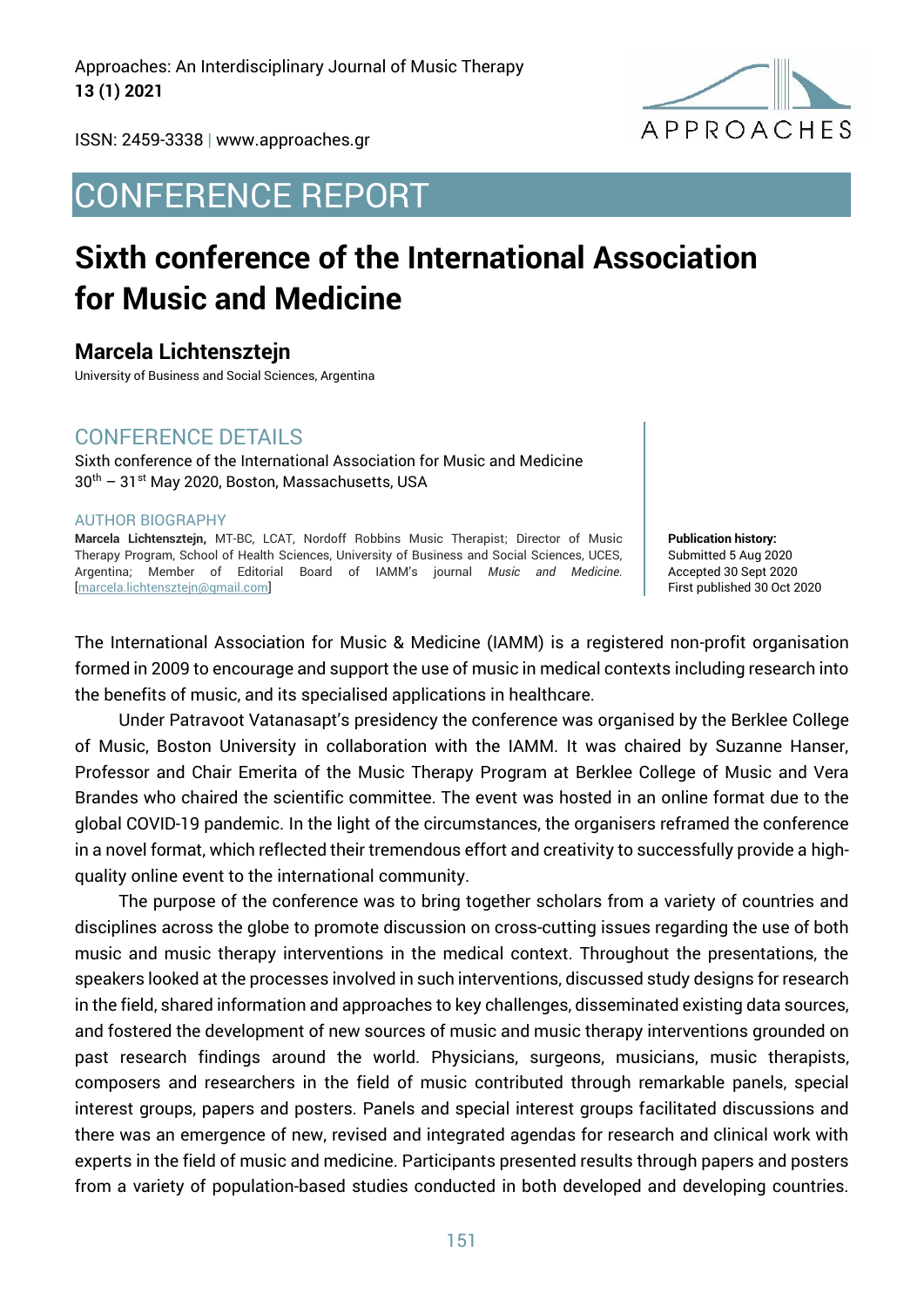Lectures revealed several areas of intersection between musicians, scientists, physicians, and music therapists around the use of music in medical contexts.

The highlighted themes discussed were: music therapy in response to COVID-19; music adaptations for diverse physical conditions; applied technology; therapeutic music; the use of the voice for healing; the acoustic intelligence of ecosystems; frequencies and their impact on the emotional field; musicians' health; trauma; critical care; cardiac care; movement disorders; music therapy and premature babies; dementia and end of life care; as well as opportunities for research in the field of music-sound health.

The panel on 'Finding harmony: The music response to COVID-19', moderated by Brian Jantz, with presentations by Tian Gao, J. Todd Frazier, Jennifer Townsend, Seneca Block, Mark Fuller and Hannah Foxman, introduced innovative alternatives to provide access to music therapy care. The audience gained insight into how the presenters' work changed in response to the pandemic situation. The presenters talked about the stages they went through in creating new ways to deliver music therapy interventions such as using new materials, applications, and methods as they transitioned to telehealth. In addition, they discussed protocols for one-to-one sessions, services for staff and projects with community musicians working in collaboration with music therapy departments.

Outstanding presentations on the outcomes of implementing applied technology for people with physically challenged conditions to facilitate their access to music making brought awareness to the need to revisit the concept of 'physical limitation' and to broaden understandings of diversity. Violinist Adrian Anantawan caught the audience's attention with his own inspiring life story of finding creative strategies to overcome a physically challenging condition by, for example, adapting a violin to make music with a high level of expertise. Tod Machover shared his fascinating and innovative developments for new music technologies including hyperinstruments, robotic operas, a device that turns the voice into vibration and software that allows people with a range of abilities to compose. He invited the audience to train the interdisciplinary multisensory musical doctors of the future. David Monacchi presented his work on the sonosphere and the acoustic intelligence of ecosystems. By sharing his journey on the study of sound intelligence, the organised sounds of nature and biodiversity (independent of humans as composers), he raised awareness of the need for taking action to protect nature that is quickly disappearing. He brought the provocative thought of the potential connection of the sonosphere with healing by building a space for people to experience the soundscape of ecosystems in 3D. Sunil Iyengar presented on research opportunities and the numerous studies supported by the National Endowment for the Arts (US) such as: music for surgical pain management, autism and family wellbeing, opioid use prevention, adolescence brain development, building resilience among critical care health professionals and social and emotional wellbeing in the context of mild cognitive impairment.

The panel on 'The future of music and medicine', moderated by Fred Schwartz with presentations by Melissa Mercadal-Brotons, Patravoot Vatanasapt and Robert Saper, highlighted aspects of the future of the field for the benefit of mankind. Their provocative thoughts and ideas were primarily related to music therapy and the importance of working in collaboration with other disciplines to enrich both the interventions and the outcomes, music and medicine remote access, interdisciplinary innovation, further understanding of the neurobiology of music to support the interventions, what makes music unique, and the music therapy profession moving from 'healing' to 'healing and essential'